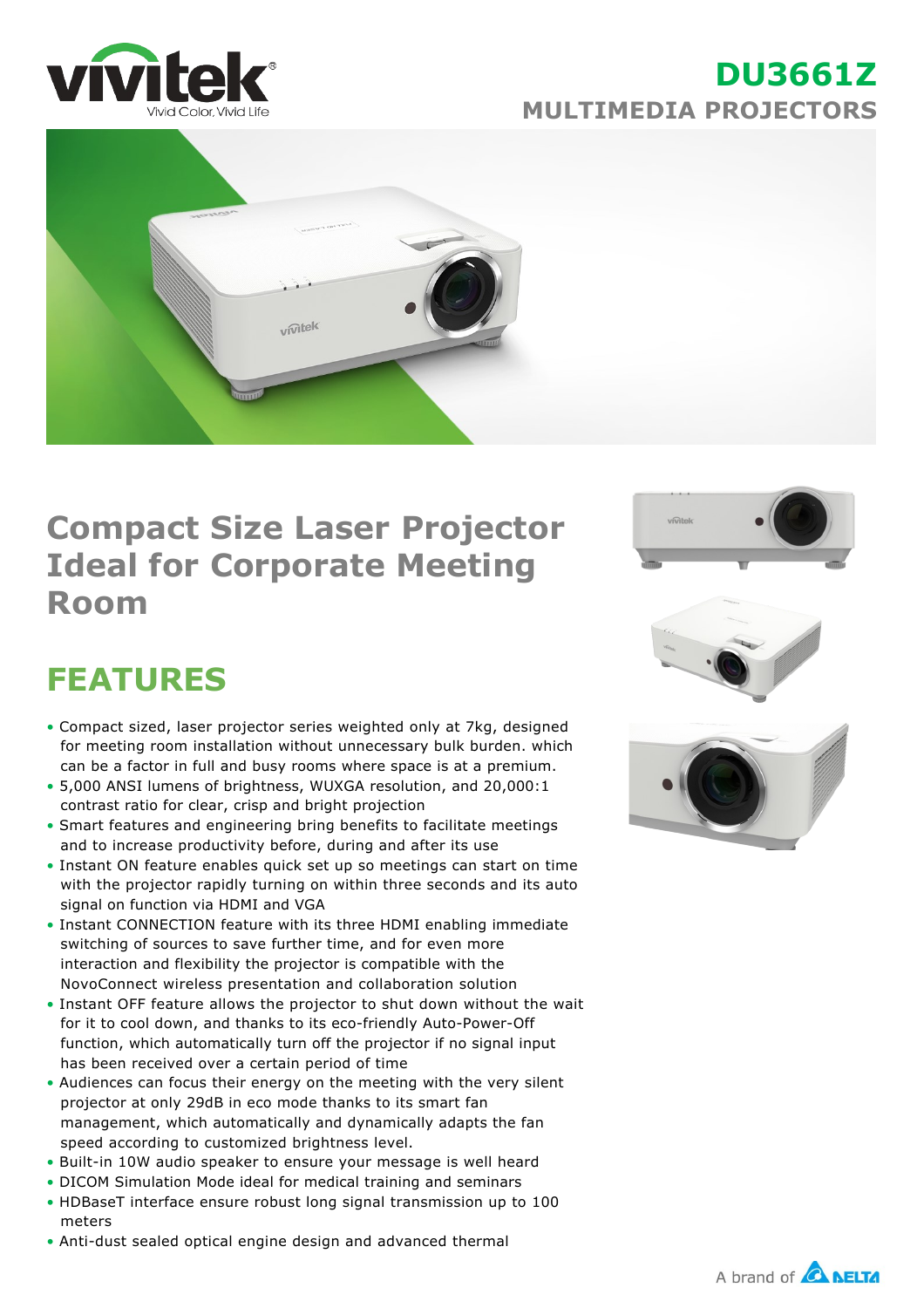management with optimized cooling and air flow to ensure the robust quality and durability of the projector

© Copyright 2019 Vivitek. Vivitek is a registered trademark of Delta Electronics, Inc. DLP® and the DLP logo are registered trademarks of Texas Instruments. All specifications are subject to change at any time.